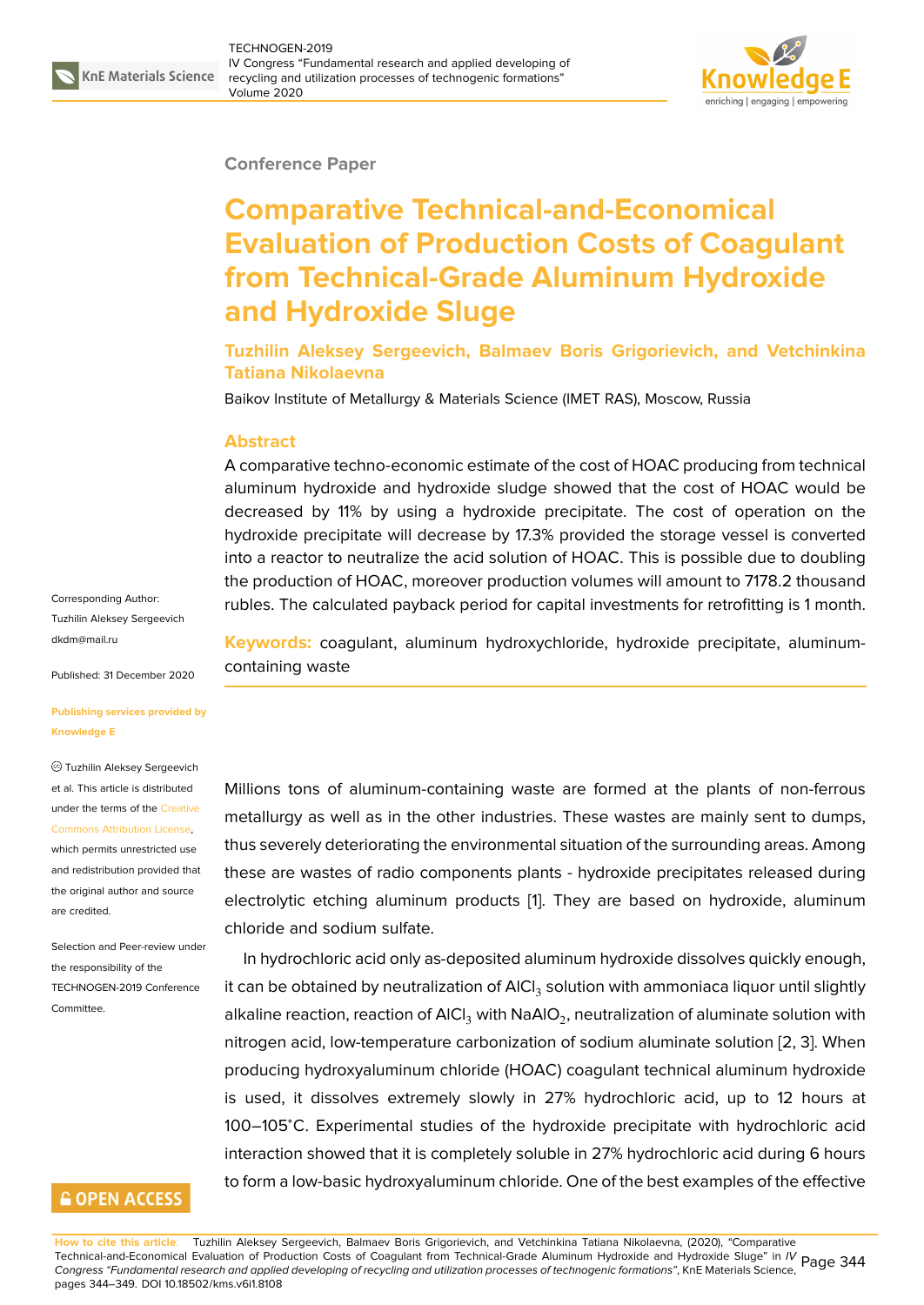use of aluminum-containing waste is the replacement of technical aluminum hydroxide with a hydroxide precipitate for producing coagulants.

The results of comparative technical-and-economic evaluation of the cost of HOAC production using technical aluminum hydroxide and hydroxide precipitate are given in table 1. We use the production technology of HOAC from technical aluminum hydroxide and hydrochloric acid, utilised at the OOO Severkhimprom enterprise [4] as a guide. Two versions for organizing HOAC production from hydroxide sludge on existing technological equipment were considered: 1st - without an increase in HOAC production; 2nd - with an increase in production from 5 up to 10 thousand tons / ye[ar.](#page-5-2) The existing hardware setup (see Figure 1) consists of six identical tanks with the vapor blanket, three tanks are equipped with mixers  $1_{1}$ ,  $1_{2}$ , 3.

The reactors  $1_1$  and  $1_2$  have aluminum hydroxide and hydrochloric acid feeding systems and vapour recovery [sy](#page-1-0)stem. The reactor 3 has a chemical feeder of a neutralizing reagent (natron). The remaining three reactors (2, 4, 5) are equipped with transfer pumps only.



**Figure** 1: Apparatus for production of PAC from technical aluminium hydroxide and hydrochloric acid followed by neutralization with soda ash; 1<sub>1</sub>, 1<sub>2</sub>, 3, 4 - reactors; 2, 5 - storage tanks; 6-10, 16-18 - pumps; 11 - gauge; 12 - heat exchanger-condenser; 13 - phase separator; 14 is an absorption column; 15 - circulation tank.

<span id="page-1-0"></span>Since the working cycle of technical aluminum hydroxide dissolution is 12 hours, and the subsequent process of neutralization fits into 6-hours, followed by two hours exposure for polymerization, the production process can be organized as follows when using hydroxide precipitate. Reactors  $1<sub>1</sub>$  and  $1<sub>2</sub>$  are used for dissolving aluminum hydroxide, in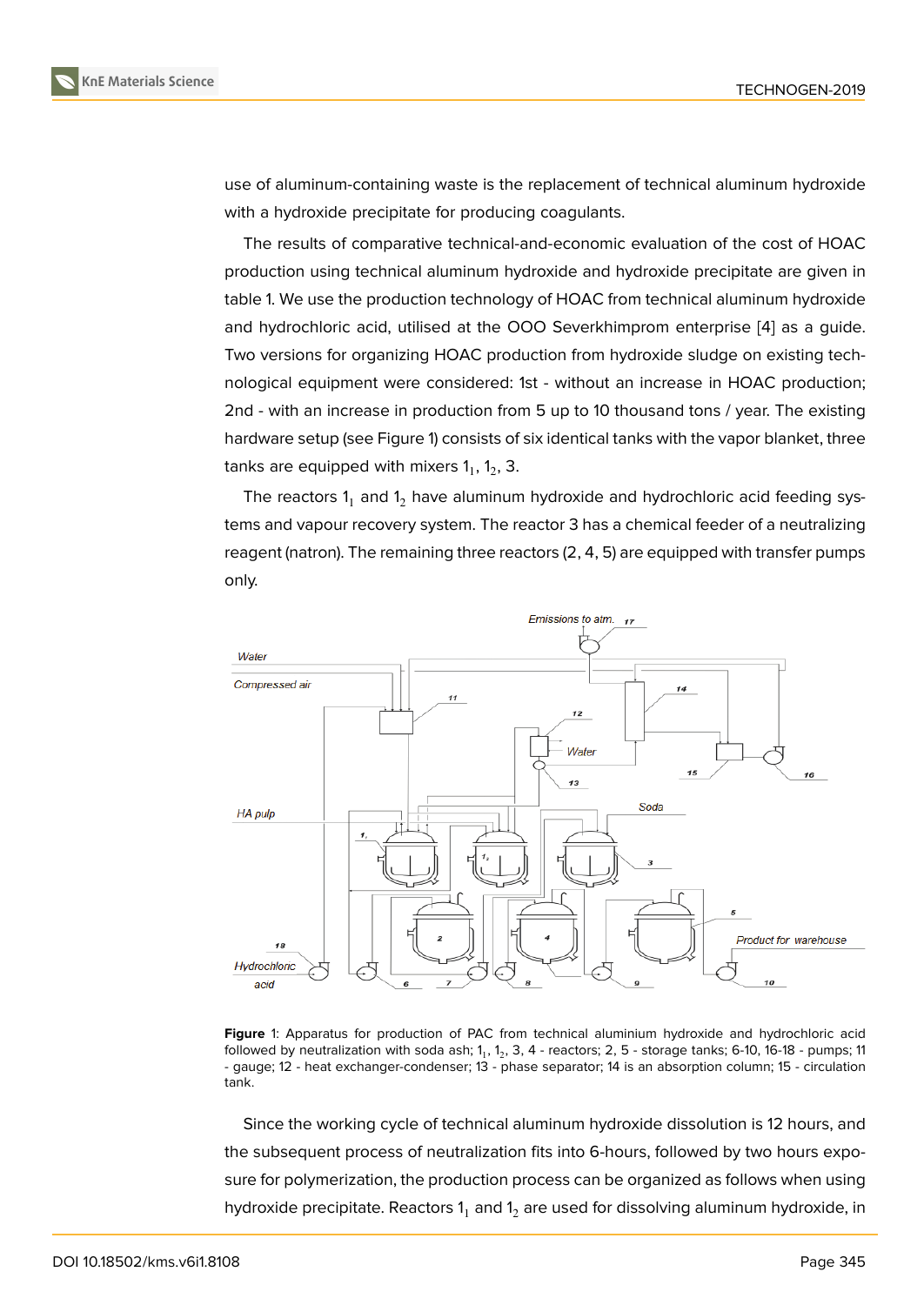

| $N^2$<br>$\Pi/\Pi$ | <b>Expenditure heading</b>                      | <b>Units</b>   | Price,<br>rub.         | From technical aluminium<br>hydroxide* |                          |       | From a hydroxide deposit** |              |             |                          |              |       |
|--------------------|-------------------------------------------------|----------------|------------------------|----------------------------------------|--------------------------|-------|----------------------------|--------------|-------------|--------------------------|--------------|-------|
|                    |                                                 |                |                        |                                        |                          |       | 1st version                |              | 2nd version |                          |              |       |
|                    |                                                 |                |                        | Cons-<br>umption<br>rate               | Sum,<br>rub.             | %     | Cons-<br>umption<br>rate   | Sum,<br>rub. | %           | Cons-<br>umption<br>rate | Sum,<br>rub. | $\%$  |
| $\mathsf{I}$       | Raw materials and<br>Chemicals                  |                |                        |                                        | 8<br>599.50              | 77.7% |                            | 7 410.00     | 75.2%       |                          | 7 410.00     | 80.9% |
|                    | Commercial-grade<br>alumina                     | ton            | 19<br>500.0            | 0.122                                  | $\overline{2}$<br>379.00 |       |                            |              |             |                          |              |       |
|                    | Hydroxide deposit                               | ton            | 9<br>750.00            |                                        |                          |       | 0.122                      | 1189.50      |             | 0.122                    | 1189.50      |       |
|                    | Hydrochloric acid<br>(27%)                      | ton            | 11<br>500.00           | 0.464                                  | 5<br>336.00              |       | 0.464                      | 5<br>336.00  |             | 0.464                    | 5<br>336.00  |       |
|                    | Calcinated soda                                 | ton            | 14<br>500.00           | 0.061                                  | 884.50                   |       | 0.061                      | 884.50       |             | 0.061                    | 884.50       |       |
| $\mathbf{II}$      | Accessory material                              |                |                        |                                        | 757.50                   | 6.8%  |                            | 757.50       | 7.7%        |                          | 753.75       | 8.2%  |
|                    | Drinking water                                  | m <sup>3</sup> | 25.00                  | 0.3                                    | 7.50                     |       | 0.3                        | 7.50         |             | 0.15                     | 3.75         |       |
|                    | Industrial water                                | m <sup>3</sup> | 15.00                  | 50                                     | 750.00                   |       | 50                         | 750.00       |             | 50                       | 750.00       |       |
| III                | Power expenses                                  |                |                        |                                        | 300.45                   | 2.7%  |                            | 282.10       | 2.9%        |                          | 282.10       | 3.1%  |
|                    | <b>Electrical power</b>                         | kW·h           | 3.15                   | 80                                     | 252.00                   |       | 76.19                      | 240.00       |             | 76.19                    | 240.00       |       |
|                    | Heat power                                      | Gcal           | $\mathbf{1}$<br>552.80 | 0.0312                                 | 48.45                    |       | 0.0271                     | 42.10        |             | 0.0271                   | 42.10        |       |
| IV                 | Salary                                          |                |                        |                                        | 650.00                   | 7.6%  |                            | 650.00       | 8.6%        |                          | 325.00       | 4.6%  |
|                    | <b>ECH</b>                                      | %              |                        | 30%                                    | 195.00                   |       | 30.0%                      | 195.00       |             | 30.0%                    | 97.50        |       |
| $\vee$             | Equipment operation<br>and maintenance<br>costs |                |                        |                                        | 322.00                   | 2.9%  |                            | 306.67       | 3.1%        |                          | 161.00       | 1.8%  |
| VI                 | Other expenses                                  |                |                        |                                        | 250.00                   | 2.3%  |                            | 250.00       | 2.5%        |                          | 125.00       | 1.4%  |
|                    | Product cost                                    |                |                        |                                        | 11<br>074.45             | 100%  |                            | 9 851.27     | 100%        |                          | 9 154.35     | 100%  |
| VII                | Non-production<br>expenses                      | %              |                        | 3                                      | 332.23                   |       |                            | 295.54       |             |                          | 274.63       |       |
|                    | <b>Total cost</b>                               |                |                        |                                        | 11<br>406.68             |       |                            | 10<br>146.80 |             |                          | 9<br>428.98  |       |

TABLE 1: Comparative feasibility estimate for production of PAC from Technical Aluminium Hydroxide and Hydroxide Sludge.

\* - "Severhimprom" OOO (Cherepovets) data; \* \* - calculated data

such a case while they operate so that procedures are offset by 6 hours. Due to such a shift the continuous charge of the reactor 3 is achieved (for deacidification). Subsequent technological operations are not limiting factors. Since the technical grade hydroxide is delivered with a stoichiometric excess with respect to HCl, then its unreacted part is pumped into the storage tank 2 and further into the process oneset.

Since when using a hydroxide precipitate, the cycle of its dissolution in hydrochloric acid is reduced by half and there is no need for a stoichiometric excess of aluminum hydroxide, one can organize the work on the site using one of two versions.

- 1st version - without increasing HOAC production. Since the time cycle of dissolution and neutralization coincide, the balance of these processes can be achieved with a ratio of apparatus volumes 1: 1 at these stages. In this case, one of the reactors  $\mathsf{1}_1$  or  $\mathsf{1}_2$  can be decommissioned and the storage tank 2 will no longer need to be used.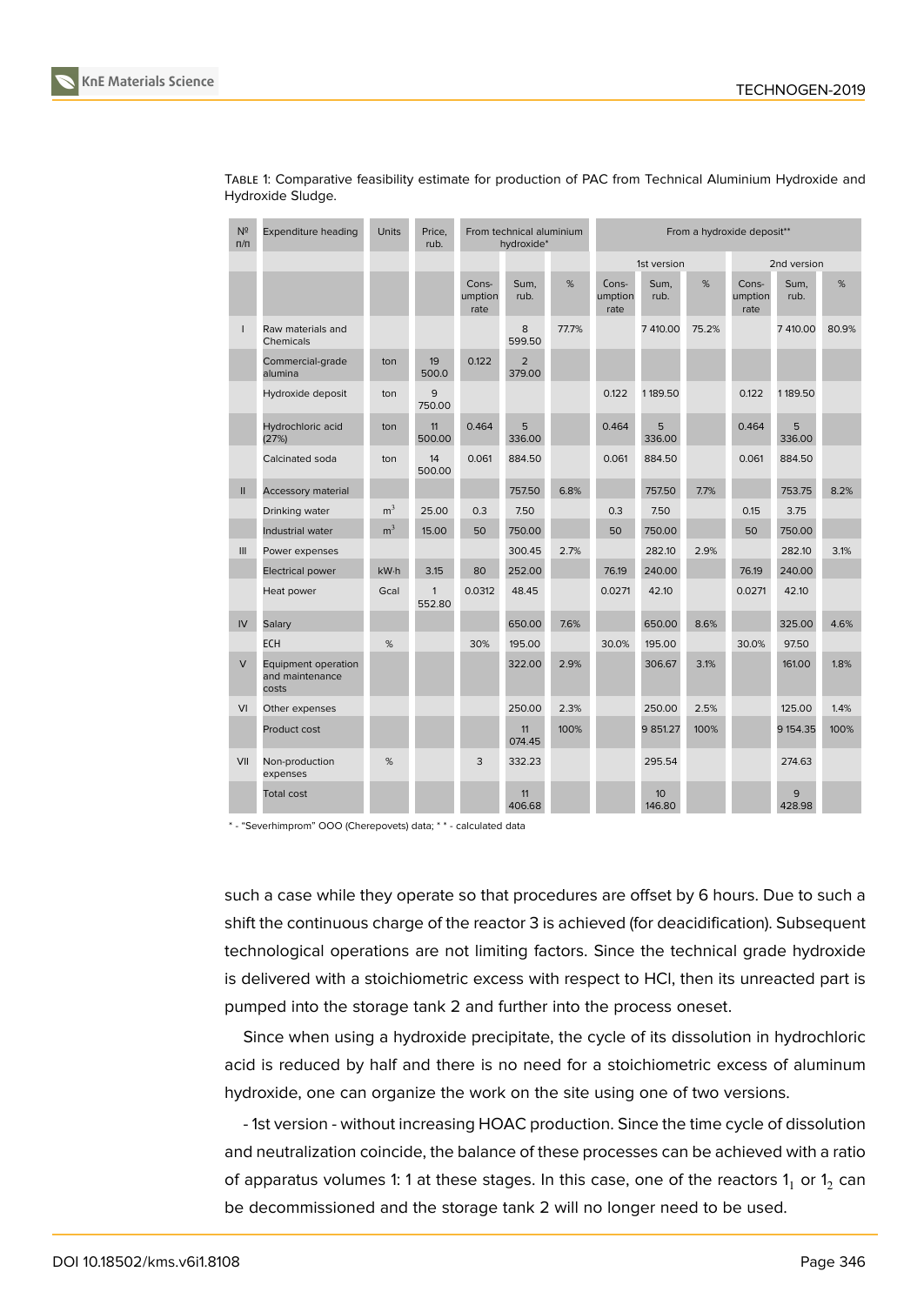- 2nd version - with an increase in HOAC production. By equalizing the dissolution and neutralization cycles, it is possible to double the HOAC production. For this purpose, it is necessary to equip the storage vessel 2 with a stirrer and a neutralizing agent dispenser, after which it will be used as a reactor for neutralizing the acid solution of HOAC. As a result of the conversion, the process will look as follows. In each pair of reactors  $1_1$  and 2 and  $1_2$  and 3, the aluminum hydroxide is dissolved successively and the HOAC is neutralized to the required basicity. The total time of the serial cycle will be 12 hours (6 hours for dissolution, 6 hours for neutralization). Further, the obtained HOAC must be kept in a 4 vessel for 2 hours to polymerize it. In order to avoid overlapping flows of parallel chains  $1<sub>1</sub>$  and  $2$  and  $1<sub>2</sub>$  and  $3$  in vessel 4, they should be shifted in time relative to each other, for example, the loading of reactor  $\mathsf{1}_1$  should start 3 hours earlier than the loading of reactor 1<sub>2</sub>. According to the 1 version, the main reduction of prime cost is due to the use of twice cheaper waste as raw material than was used earlier in the technology of technical aluminum hydroxide. Also, by reserving one of the two reactors (1 $_{\rm 1}$  or 1 $_{\rm 2}$ ) used to dissolve aluminum hydroxide and storage tank 2 (see Figure 1), equipment maintenance and operation costs will be reduced by 3% and by accelerating the process of dissolving the hydroxide precipitate in hydrochloric acid, energy costs will be reduced by 11% overall. Total cost reduction for the 1st version:

$$
C_{1\text{tot}} = (C - C_1)/C.100\% \tag{1}
$$

where  $C_{1 tot}$  - the total cost reduction for 1 version, %; C - the cost of HOAC from technical aluminum hydroxide, rub per ton;  $\mathsf{C}_1$  - the cost of HOAC from hydroxide precipitate according to the 1 version, rub per ton:

$$
\text{C}_{1\text{tot}} = \text{(11 406.68--10 146.80)}/11\text{ 406.68·100 }\% \text{=11.0 }\%.
$$

According to the 2nd version, in addition to reducing the cost of the raw material component, due to doubling the volume of production in the same proportion, the conditional-permanent costs will be reduced. The total cost reduction for 2nd version will be:

$$
C_{2tot} = (C - C_2)/C \cdot 100 \%
$$
\n(2)

where  $\mathsf{C}_{2\mathit{tot}}$  - the overall reduction in cost of the 2nd version, %;  $\mathsf{C}_2$  - the cost of <code>HOAC</code> from a hydroxide precipitate according to the 2nd version, rub.

$$
\text{C}_{2\text{tot}} \text{= (11\,406.68-9\,428.98) \text{ /11\,406.68 \cdot 100 \text{ %}} \text{=17.3 \text{ %}}.
$$

Table 2 provides an estimate of capital investment in the conversion of the unreacted aluminum hydroxide vessel into a reactor to neutralize the HOAC solution.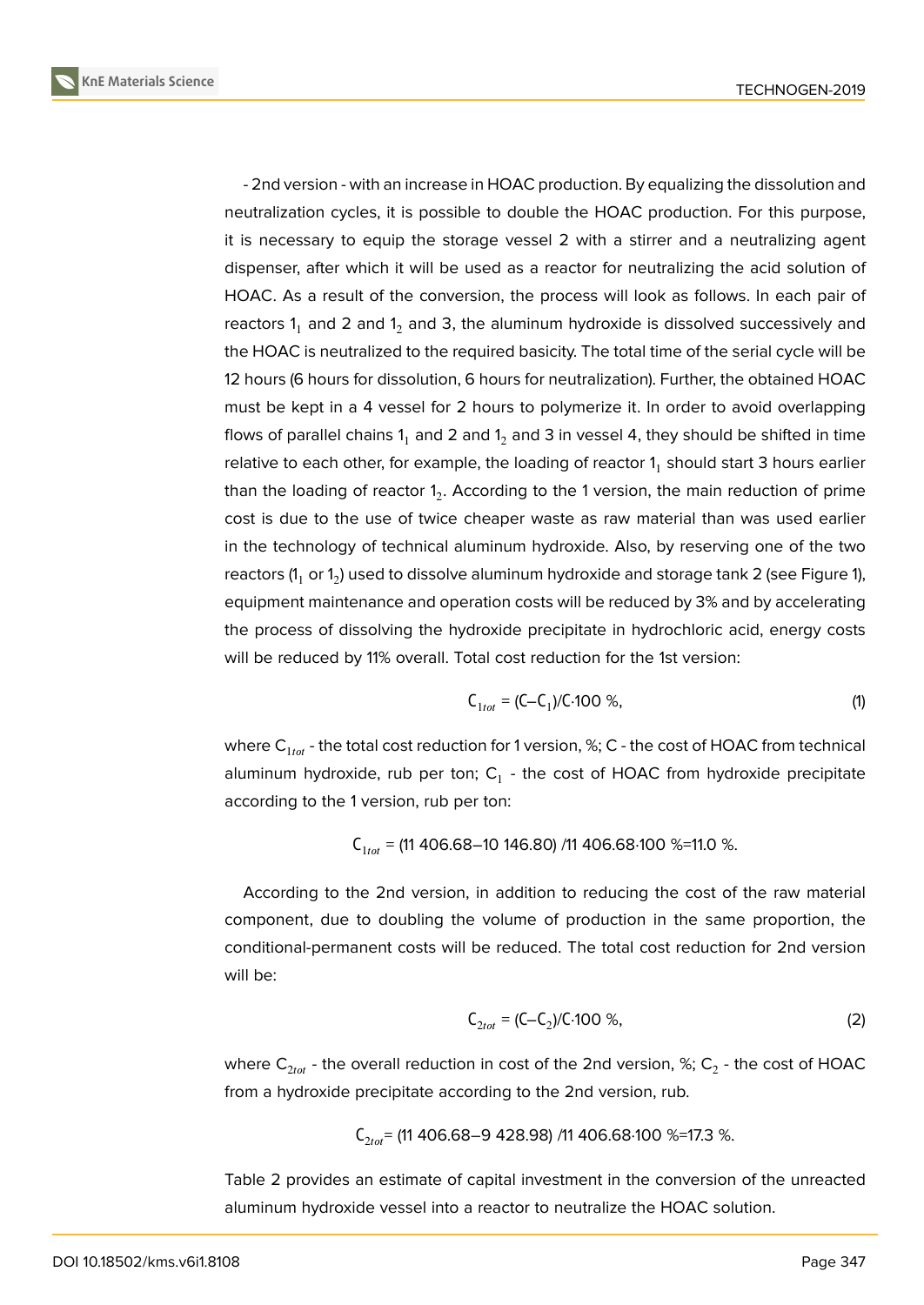

| No.            | <b>Item</b>               | Quantity | Price, rub. | Sum, rub. |  |
|----------------|---------------------------|----------|-------------|-----------|--|
|                | feeder                    |          | 250 000     | 250 000   |  |
| 2              | mixer                     |          | 35 000      | 35 000    |  |
| 3              | feed hopper               |          | 25 000      | 25 000    |  |
| $\overline{4}$ | other materials           | 50 000   |             |           |  |
| 5              | assembling (35% from 1-4) | 126 000  |             |           |  |
|                | 486 000                   |          |             |           |  |

TABLE 2: Capital investments for refurbishment.

1. Payback period for capital costs for retrofitting due to additional cost reduction. Annual savings from doubling HOAC production will be:

$$
AS = (C_1 - C_2) \times V = (10\ 146.80 - 9\ 428.98) \times 10 = 7178.2
$$
 thousand rubles, (3)

where AS - is annual savings, rub.;  $C_1$  – is HOAC cost price according to the 1st version, rub. per ton;  $C_2$  – is HOAC cost price according to the 2nd version, rub. per ton; V - is the volume of HOAC production according to the 2nd version, thousand tons per year.

2. The payback period (T, years) of capital investments for re-equipment will be:

$$
T = K/AS = 486:7178.2 = 0.1 \text{ years} = 1 \text{ month}, \tag{4}
$$

where  $T -$  is payback period, years; K - is the volume of capital investments for reequipment, thousand rubles; AS - is annual savings, rub.

T=486:7178.2 = 0.1 year = 1 month.

Thus, a comparative techno-economic estimate of the cost of HOAC producing from technical aluminum hydroxide and hydroxide sludge showed that the cost of HOAC would be decreased by 11% by using a hydroxide precipitate. If the storage vessel is converted into a reactor to neutralize the acid solution of HOAC, the cost of operation on the hydroxide precipitate will decrease by 17.3% due to doubling the production of HOAC. Annual savings due to doubling of HOAC production volumes will amount to 7178.2 thousand rubles. The payback period for capital investments for retrofitting is 1 month.

# **References**

<span id="page-4-0"></span>[1] Tuzhilin, A. S., *et al*. (2014). Processing of Aluminium-Containing Slag and Hydroxide Precipitate to Obtain Alumina, Coagulants and Building Materials. Presented at *Proceedings of the Congress "Basic Researches and Applied Developments of Processes of Processing and Utilization of Technogenic Educations".* Yekaterinburg: Ural RAS.